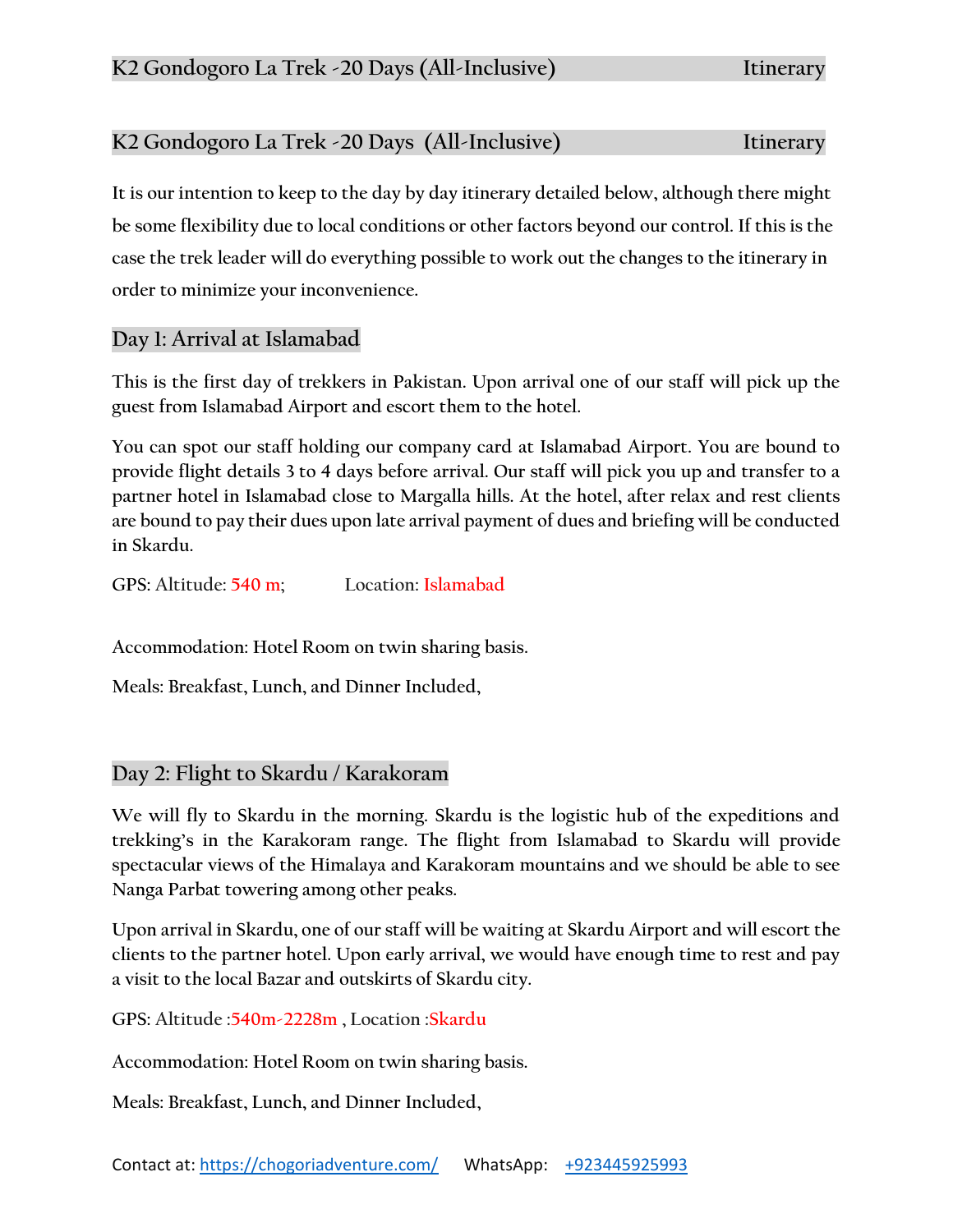## **Day 3: Rest Day at Skardu**

**Skardu is a mountainous town along the Indus river, surrounded by mountains. After breakfast, we will go on an acclimatization hike to the kharpocho and old castle some hundred meters hike from Skardu Bazars. The fort provides a breathtaking view of the Indus river, Skardu, and its Surroundings. While the afternoon you can check out your trekking kit or need to buy something you can go to Bazar for shopping or sightseeing. During the whole activity, our guide will facilitate you.**

**while our office staff at Skardu will do our paperwork that mostly cleared in a day but unfortunately more than a day in most cases.** 

**GPS: Altitude: 2228m , Location :Skardu**

**Accommodation: Hotel Room on twin sharing basis.**

**Meals: Breakfast, Lunch, and Dinner Included.**

# **Day 4: Drive to Jula/Mongron Camp**

**We will drive to Askoli Village with our crew and supplies. It's a 5-7-hour jeep drive from Skardu to Askoli. After half hour drive from Skardu, we will reach the Shigar valley which hosts the second-highest peak on the planet. We will go through h the lush green fields of Shigar valley along the Shigar river and the valley is narrowed as we further proceed to the mountains. The narrow track will lead us to Aksoli driving along to the Braldu River. Our porters will join us from Askoli or at Mongron camp. Askoli is the last village before Baltoro Glacier Trek. After some rest we will move to Jula/Mongron camp. After an hour's drive, we will reach Korofon camp. This place is the junction of Biafo Glacier and Baltoro River. Snow lake and Hisper la trek is taken via this Glacier on our left. We will resume our drive to Jhula / Mongron camp. A notable peak to see is Bakhordas peak facing Jhula Camp. Bakhoradas is the first peak to get in view while k2 base camp. Upon arrival our staff establishes tents and the participants will be served a hot cup of tea with cookies and snacks. We will take dinner in our mess tent and camp overnight in a fully serviced campsite.** 

**GPS: Altitude: 3150 m; Location: Jula**

**Accommodation: tents on twin sharing basis.**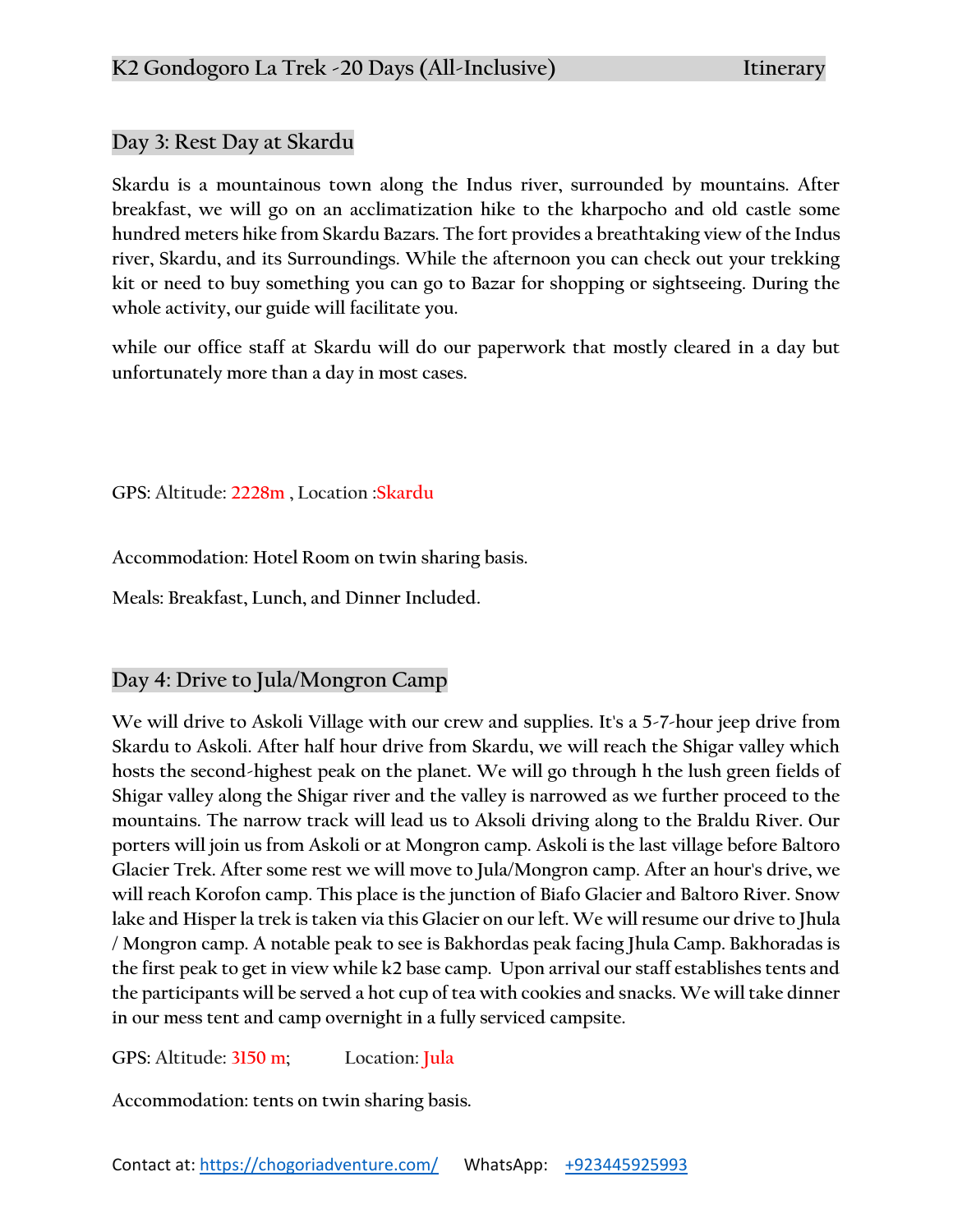**Meals: Breakfast, Lunch, and Dinner Included.**

## **Day 5: Trek to Paju**

**In past, we used to embark upon our k2 base camp trek from Askoli Village. But due to recently built road track to Paju camp has enabled the trekking participants to access Jula or Mongron Camp by jeep. The trek starts early in the morning, after five or six hours trek we will be at Paju camp. This day we have to cross streams on the way so do not forget to get prepare for the stream crossing. We will be at our destination around 12 Pm, we will camp overnight at Paju camp.**

**GPS: Altitude: 3,666 m; Location: Paju**

**Accommodation: tents on twin sharing basis.**

**Meals: Breakfast, Lunch, and Dinner Included.**

#### **Day 6: Trek to khobusre**

**On this day of k2 Base Camp Trek, we will start our trekking on the 65km Baltoro Glacier and it will follow us till Concordia where it confluence with Godwin Austin Glacier. After half an hour trek from Paju camp, we will be at the snout of Baltoro Glacier. This is where you can see Trango Towers. Uli Baiho and Paju Peak. The trek will take on the high and downs of Baltoro glacier from here ahead. It is suggested that to be careful while trekking, let the horses and donkeys go if they are crossing your way. 4 to 5 hours' trek will take us to Liligo, where we will take our lunch in front of Trango towers. The walk will continue to the Khoburse camp along the right edge of Baltoro Glacier and camp overnight there.**

**GPS: Altitude: 3,800 m; Location: Khuburse**

**Accommodation: tents on twin sharing basis.**

**Meals: Breakfast, Lunch, and Dinner Included.**

## **Day 7: Trek to Urdukas**

**After early wake up and getting breakfast we will start our trek to Urdukas Camp over the rough terrain of Baltoro Glacier. This is the last camp before glacial camps on Baltoro Glacier and the shortest day while Baltoro Glacier or k2 Base camp trek. The camp is located at a higher location above Baltoro Glacier and provides the best view of the Granite spire (Trango, Uli Biaho, and Cathedrals). This is the second scenic camp during k2 trekking after**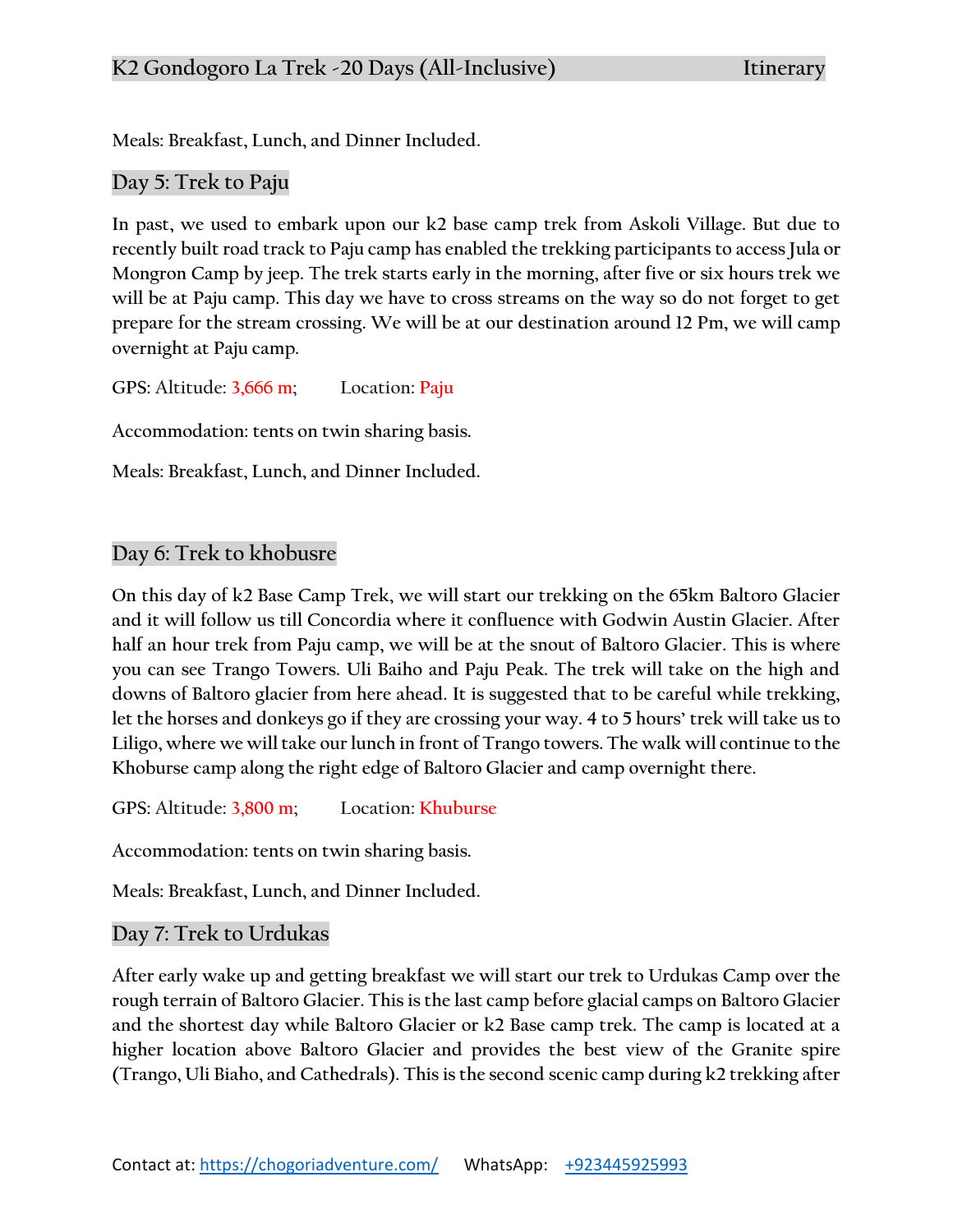**Concordia camp. Good weather also provides a glimpse of Gasherbrum 4 as well from Urdukas Camp.**

**GPS: Altitude: 3,950 m; Location: Urudukas**

**Accommodation: tents on twin sharing basis.**

**Meals: Breakfast, Lunch, and Dinner Included.**

## **Day 8: Trek to Goro II**

**On this day of the k2 base camp trek, participants trek in the middle of Baltoro Glacier through the rough moraines. Masherbrum peak is visible on the right side and Muztagh on the left. This day we get first distant sight of Gasherbrum's and Broad Peak. 3-4 hours' trek on the glacier we will take our lunch and rest for a while at Goro 1. After lunch, we will resume the trek and it will take 3-4 hours to Goro 2 and Camp overnight in front of Masherbrum. Goro 2 is a windy and cold campsite this is our first camping at Baltoro Glacier. It is the junction of Baltoro Glacier and Younghusband. Looking back to Baltoro Glacier the views of the collection of peaks are mesmerizing.**

**GPS: Altitude: 4,300 m; Location: Goro II**

**Accommodation: tents on twin sharing basis.**

**Meals: Breakfast, Lunch, and Dinner Included.**

#### **Day 9: Trek to Concordia**

**A very special day of k2 base camp trek passing through panoramic scenery of spectacular mountains to Concordia and k2 visible if weather permits. Concordia no doubt is one of the best campsites on the planet, also known as the "throne room of mountains gods". Surrounded by sky kissing giant peaks as Marble peak, K2, Broad Peak, Gasherbrum 3, Mitre peak, Baltoro Kangri, Sia Kangri, and Chogolisa. Concordia is the junction of Baltoro, Godwin Austin, Gasherbrum, and Vigne Glaciers. After a 5-6 hours' trek on the Baltoro glacier from Goro 2, we will reach Concordia. Very few people are fortunate enough to experience this wilderness. The camp is cold and even snowfall many times and overnight camping in a completed wilderness.**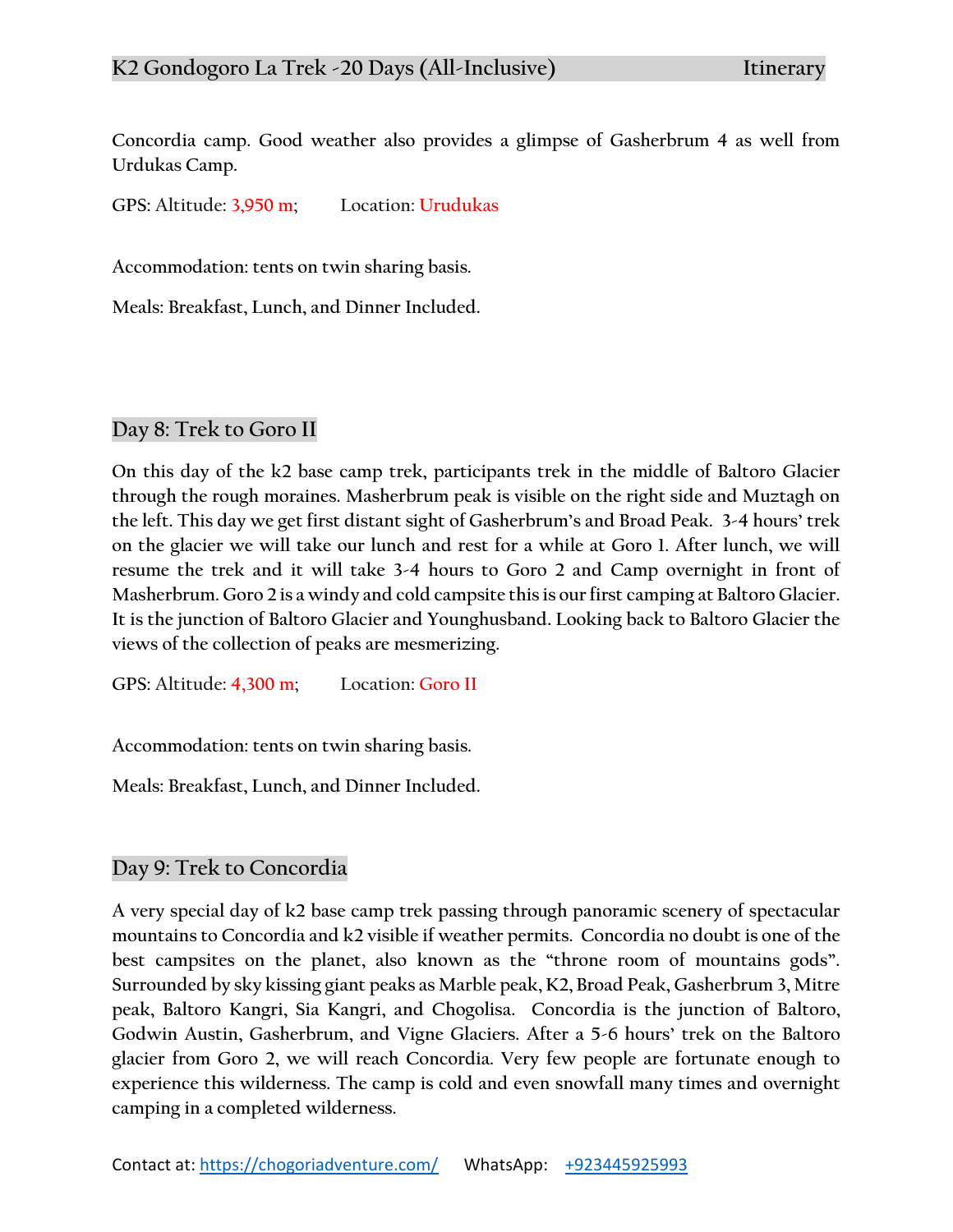**GPS: Altitude: 4,691 m; Location: Concordia**

**Accommodation: tents on twin sharing basis.**

**Meals: Breakfast, Lunch, and Dinner Included.**

#### **Day 10: Trek to Broad Peak Base Camp and K2 Base Camp (Gilkey Memorial)**

**This day we have a flexible schedule most of the trekkers want a closer look at k2 and want to visit Gilkey Memorial while most prefer to hike to Broad Peak Base camp and back to Concordia on the same day and some just want to stay at Concordia to enjoy the 360-degree view of mountains around. We have a whole day to fully absorb the wilderness of the "Throne Room of Mountain Gods". Trekkers would choose the option they prefer.**

**Those trekkers who want to go to Broad Peak Base Camp and K2 Base camp (Gilkey Memorial) will rise early in the morning. We start our trek towards Broad peak base camp crossing the Glacial streams flowing through the junction of Glaciers very next to the Concordia camp. This part of the glacier between Concordia and K2 Base Camp is rough and technical due to the melting down of the glaciers and the rest is smooth plain track till Broad Peak Base Camp. It will take almost three hours to reach Broad Peak Base camp, where we will take our lunch and resume the trek for two more hours till k2 base camp through Godwin Austin Glacier mostly white glacier. K2 Base Camp elevation/height estimated as 4998m (16,400 ′) almost five thousand meters above sea level. At k2 Base Camp, Gilkey Memorial is a 10-15 minutes' hike on the mountain. We can find the memories of legends who lost their lives while scaling mountains in the Karakoram. We would have chances of meeting with climbers at Broad Peak and K2 Base Camp only when we are there during July and August. After paying homage to the legends at Gilkey Memorial we will start the trek back to Concordia via the same route and overnight camp at Concordia.**

**GPS: Altitude: 5,100 m; Location: K2 Base Camp**

**Accommodation: tents on twin sharing basis.**

**Meals: Breakfast, Lunch, and Dinner Included.**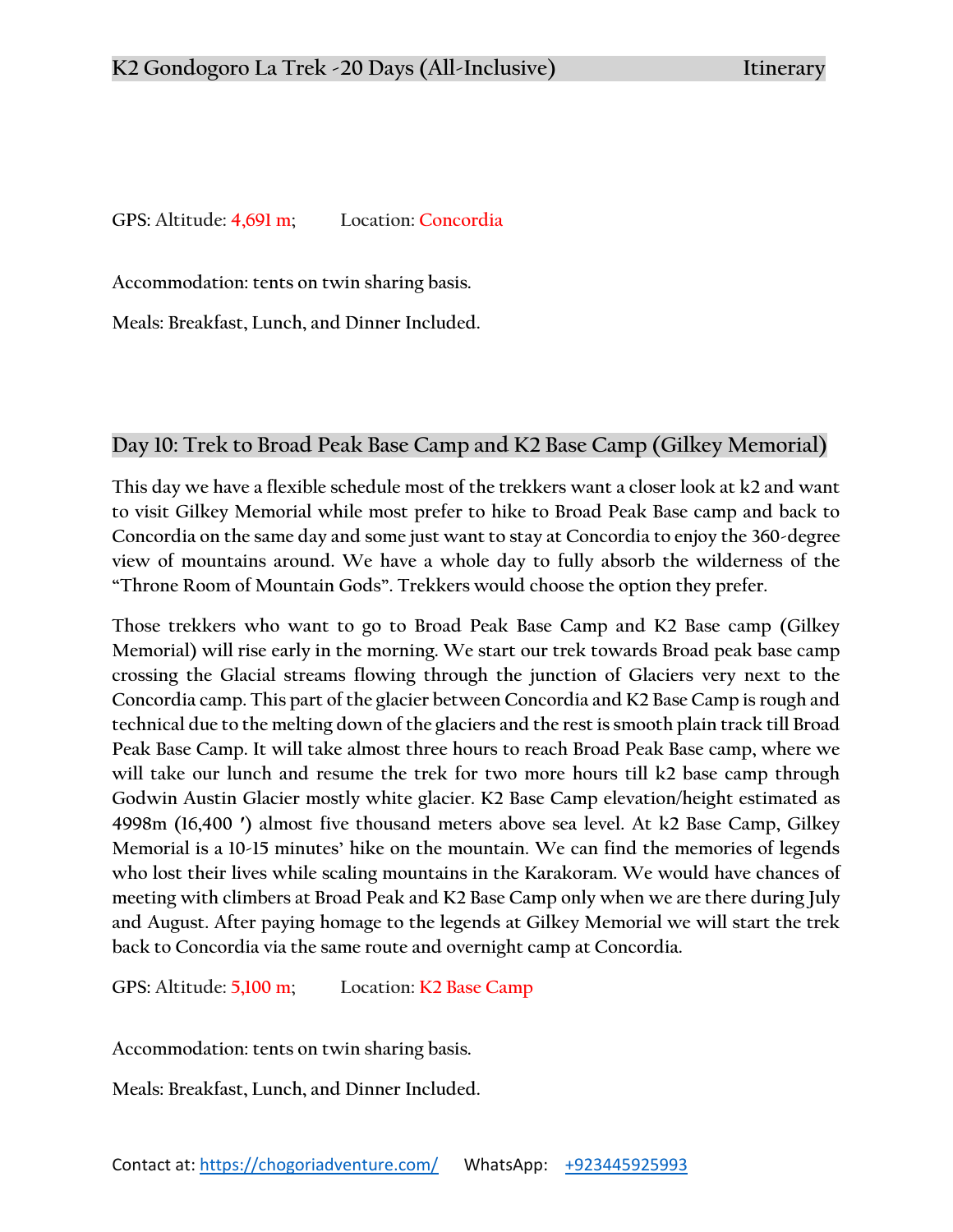# **Day 11: Trek Back to Concordia**

**Today we will return to Concordia from K2 Base Camp and it will be a rest day for those who chose to stay at Concordia. We will trek back via the same route that we have followed while going to k2 Base camp and will have the same view of the Karakoram mountains. The hike is now easy while returning to Concordia. We will trek on the Godwin Austin and camp overnight at Concordia. It will be a hike of 5-6 hours.** 

**GPS: Altitude: 4,690 m; Location: Concordia**

**Accommodation: tents on twin sharing basis.**

**Meals: Breakfast, Lunch, and Dinner Included.**

# **Day 12: Trek to Ali Camp**

**On this day of k2 Base Camp and Gondogoro la trek, we will start our journey towards Ali Camp via upper Baltoro Glacier. After crossing Mitre peak we will be on Vigne glacier, it is a crispy white glacier very easy to walk on the surface of the glacier. There are many small crevasses on the glacier so it is recommended to walk along with our guide or any other staff member and use crampons in case of fresh snow on the glacier. We will camp at Ali Camp (named after a local porter who discovered Gondogoro Pass). It will take around 5 to 6 hours from Concordia to Ali Camp.**

**GPS: Altitude: 5,000 m; Location: Ali Camp**

**Accommodation: tents on twin sharing basis.**

**Meals: Breakfast, Lunch, and Dinner Included.**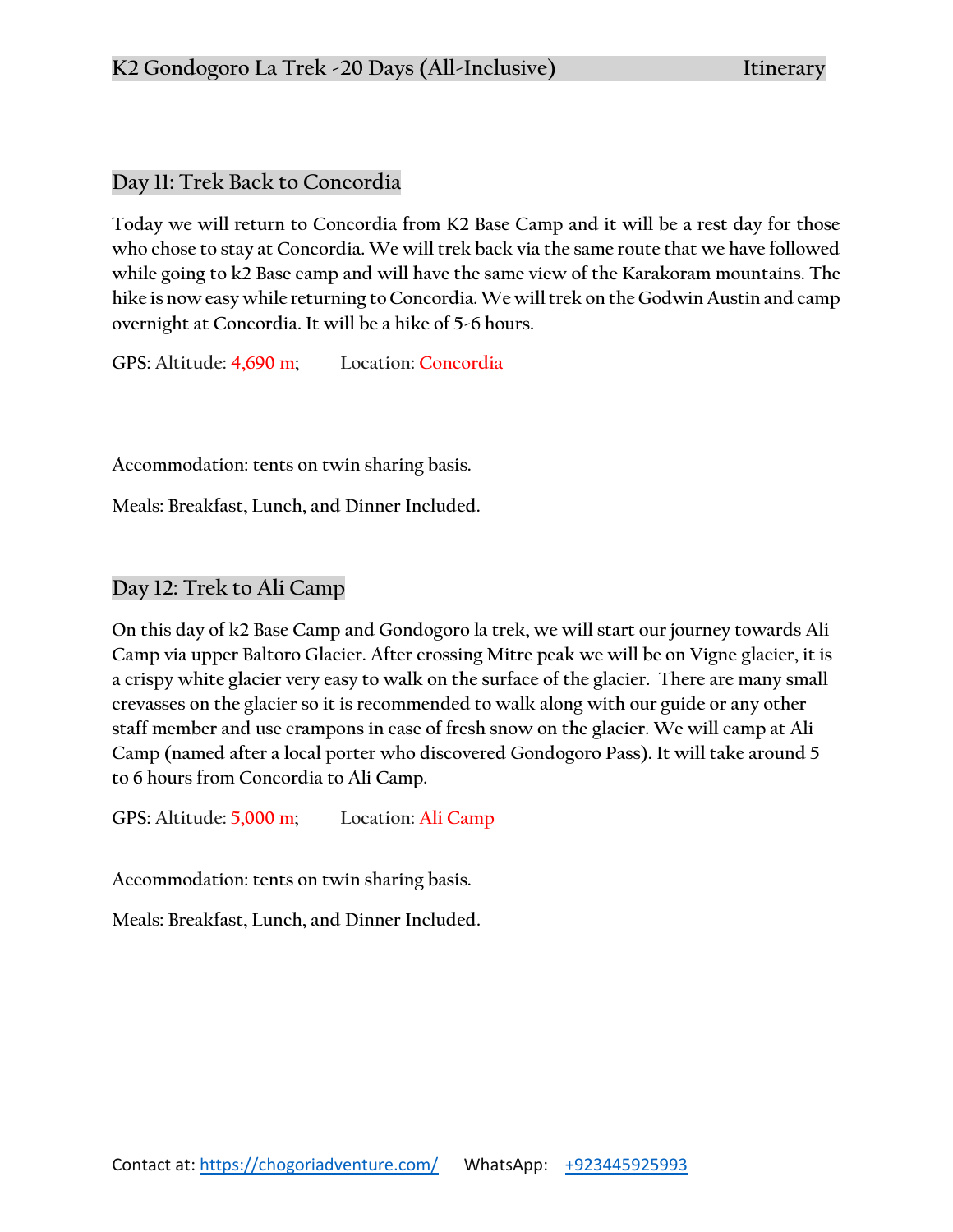# **Day 13: Gondogoro La Crossing and camping at Khuspang**

**This is the critical day of k2 Base Camp and Gondogoro la trek. The pass need to be crossed before the sunrise because there are chances of rock falling whiling descending the top. The descending part is mostly rocky glacier so we need to do this before the sun warms the glacier surface. We will wake up before dawn or even midnight, after having a good breakfast we will start our trek to Gondogoro la pass with a rescue member and our support staff. Rescue people are already there we pay them and they watch the ropes on the Gondogoro Pass and assist us crossing the top.** 

**We will continue our trek on the west Vigne glacier until Gondogoro la Base. On Gondogoro Pass base we will put on our harnesses and crampons, and start climbing slowly, our support crew will accompany us during the whole process. It normally takes 3 hours to reach the top of Gondogoro la. We will be on the top at dawn the four 8000m peaks (k2, Broad Peak, G1, and G2) and the whole Baltoro region is just in front of you whole on the other site the ravishing Laila peak and Gondogoro valley will catch your imagination.**

**Participants need to be extra vigilant and must watch every step while descending the top. The fixed ropes are used while descending Gondogoro la into Hushe valley. During early summer this part has snow so keep your crampons on if there is snow while after midsummer it is mostly rocky so try to trek down without crampons. Our support crew is there always our guide will lead you from the front. Upon descending the pass, the trail becomes essay and straightforward till Khuspang Camp. We will camp at Khuspang camp (4600m) overnight in front of Laila peak.**

**GPS: Altitude: 4,680m and 56,00 m; Location: Khuspang & Gondogoro Pass**

**Accommodation: tents on twin sharing basis.**

**Meals: Breakfast, Lunch, and Dinner Included.**

**Day 14: Trek to Saicho Camp**

**Today we will resume the trek back to Saicho camp. We start trekking on the Gondogoro glacier for an hour till Dalchanhpa. We will come across Masherbrum while this section of the trek. After lunch at Dalchangpa. We will resume trek to Saicho Camp through the**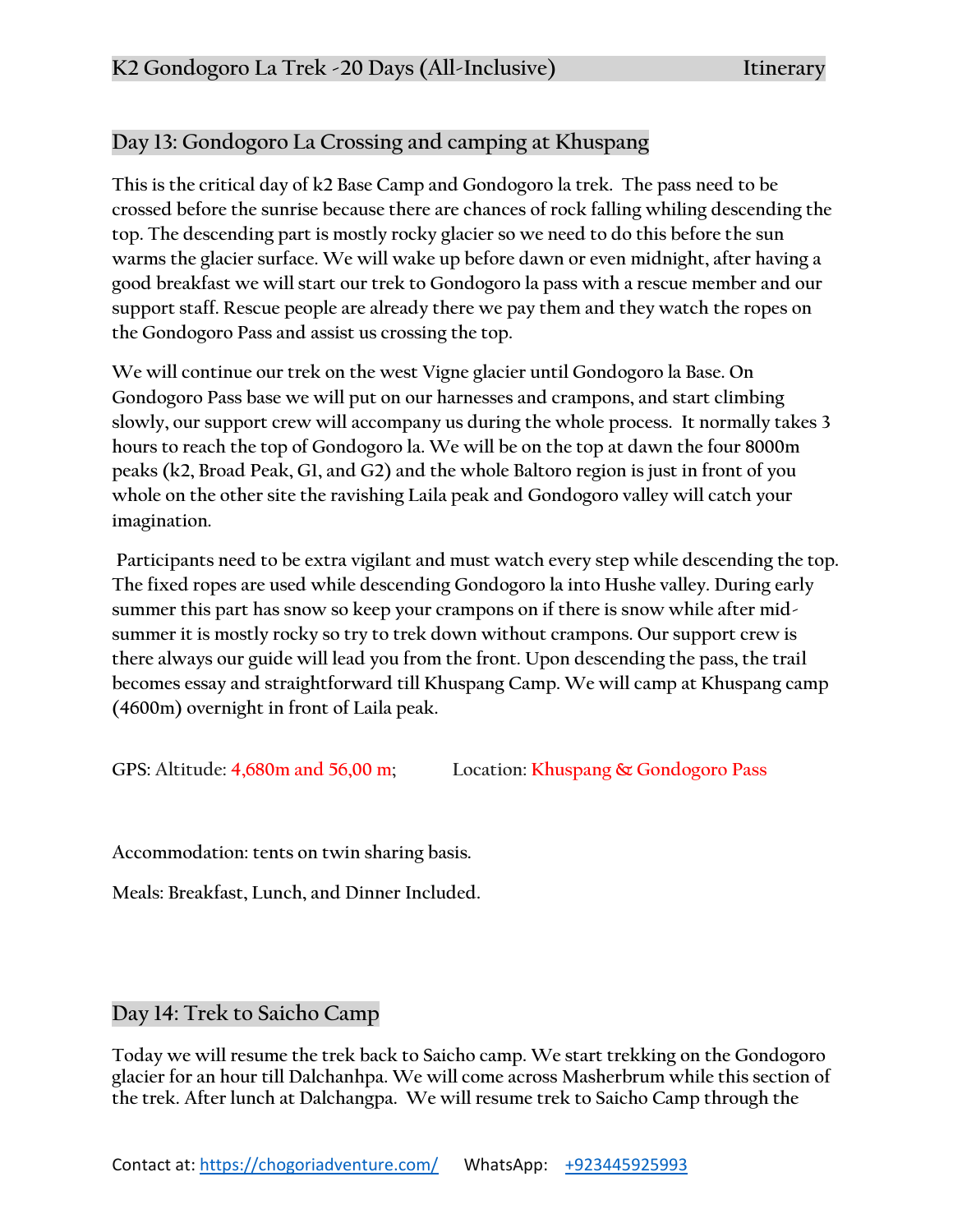**pasture of Gondogoro and will camp at Siacho overnight. Siacho has comparatively better weather so we can wash and take a shower over there. It will be a trek of 5-6 hours today.**

**GPS: Altitude: 3,350 m; Location: Saicho**

**Accommodation: tents on twin sharing basis.**

**Meals: Breakfast, Lunch, and Dinner Included.**

**Day 15: Rest at Saicho**

**It is a reserved day can be use at Urdukas, Conocrdia, Ali Camp or Saicho camp** 

# **Day 16: Trek to Hushe and Drive Back to Skardu**

**On this Day of k2 Base Camp and Gondogoro la trek, we will be back to civilization. we will resume the trek back to Hushe Valley. The last village of Ghanche District is known for its hospitality. It will take up to 5 hours to reach Hushe Village we can stay overnight at Hushe or travel to Skardu on the same day.** 

**After lunch our jeeps will take us back to Skardu city. At Skardu, it is time to wash, shopping, and excursion and the k2 Base Camp and Gondogoro la trek is concluded.**

**GPS: Altitude: 2,230m m; Location: Skardu** 

**Accommodation: tents on twin sharing basis.**

**Meals: Breakfast, Lunch, and Dinner Included.**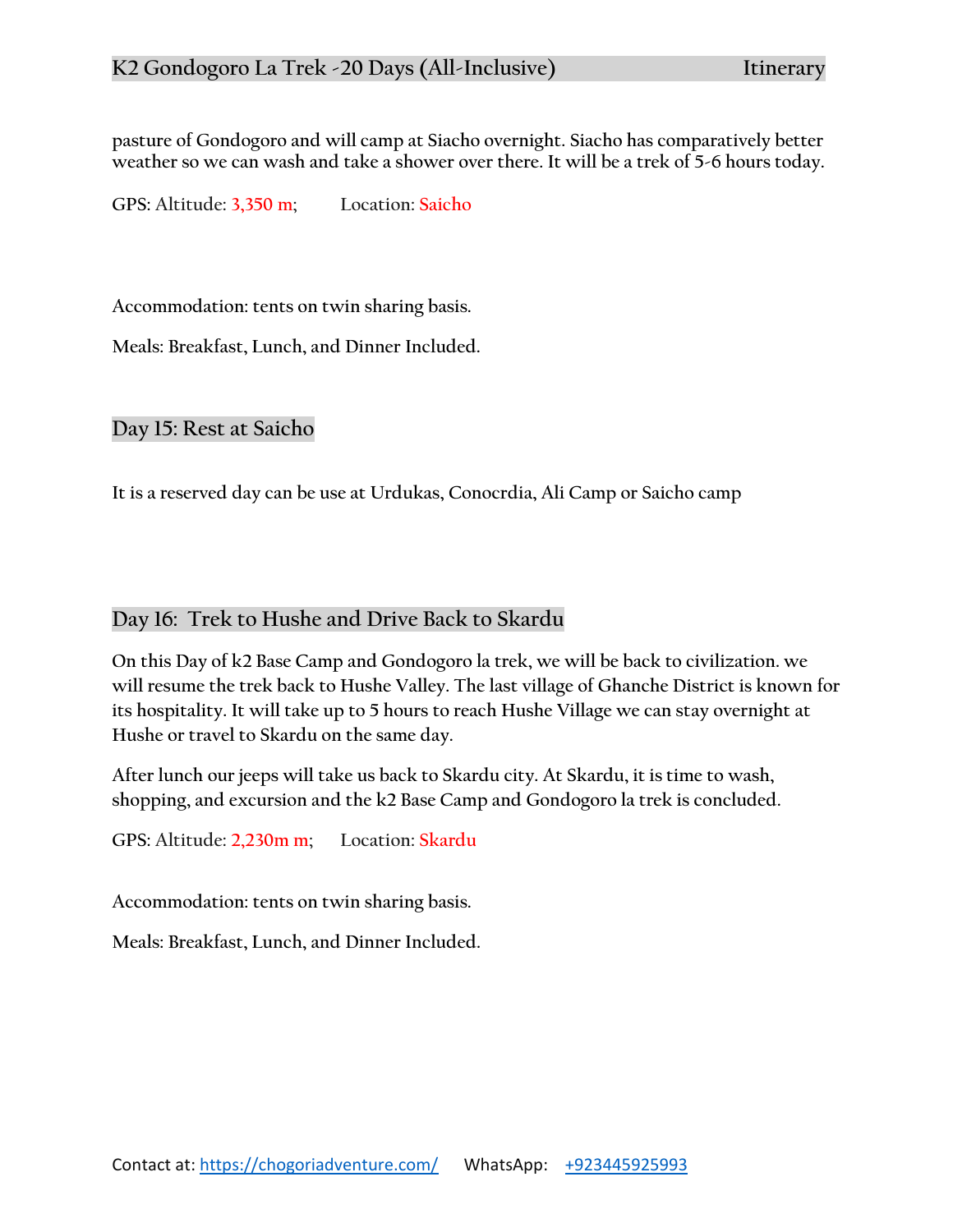# **Day 17: Contingency Day at Skardu or visit to Kachura Lake**

**This day is to compensate for delays in trekking. If you are according to the schedule of K2 Base Camp trek, then It is a free day you can enjoy your day at the hotel or visiting the local Bazar or we can arrange a short trip to a lake known as Kachura Lake in the outskirts of Skardu. A farewell Dinner will be held at a Good Restaurant at Skardu in honor of our guests.**

**GPS: Altitude: 2,228 m; Location: Kachura Lake**

**Accommodation: Hotel rooms on twin sharing basis.**

**Meals: Breakfast, Lunch, and Dinner Included.**

# **Day 18: Flight Back to Islamabad**

**Today we will fly back to the capital city of Pakistan Islamabad vie PIA flight.**

**GPS: Altitude: 540 m; Location: Islamabad**

**Accommodation: Hotel rooms on twin sharing basis.**

**Meals: Breakfast, Lunch, and Dinner Included.**

## **Day 19: Contingency Day**

**This day is reserved in case of flight cancellation to drive to Islamabad from Skardu. It will take almost 20 hours to drive from Skardu to Islamabad via Karakoram Highway or Naran Kaghan. In the case of a flight from Skardu to Islamabad, it is a free day in Islamabad. Where you can go to the old Rawalpindi City or Islamabad, shopping Bazars or Historical monuments.**

**GPS: Altitude: 540 m; Location: Islamabad**

**Accommodation: Hotels rooms on twin sharing basis.**

**Meals: Breakfast, Lunch, and Dinner Included.**

# **Day 20: Departure to Home Country**